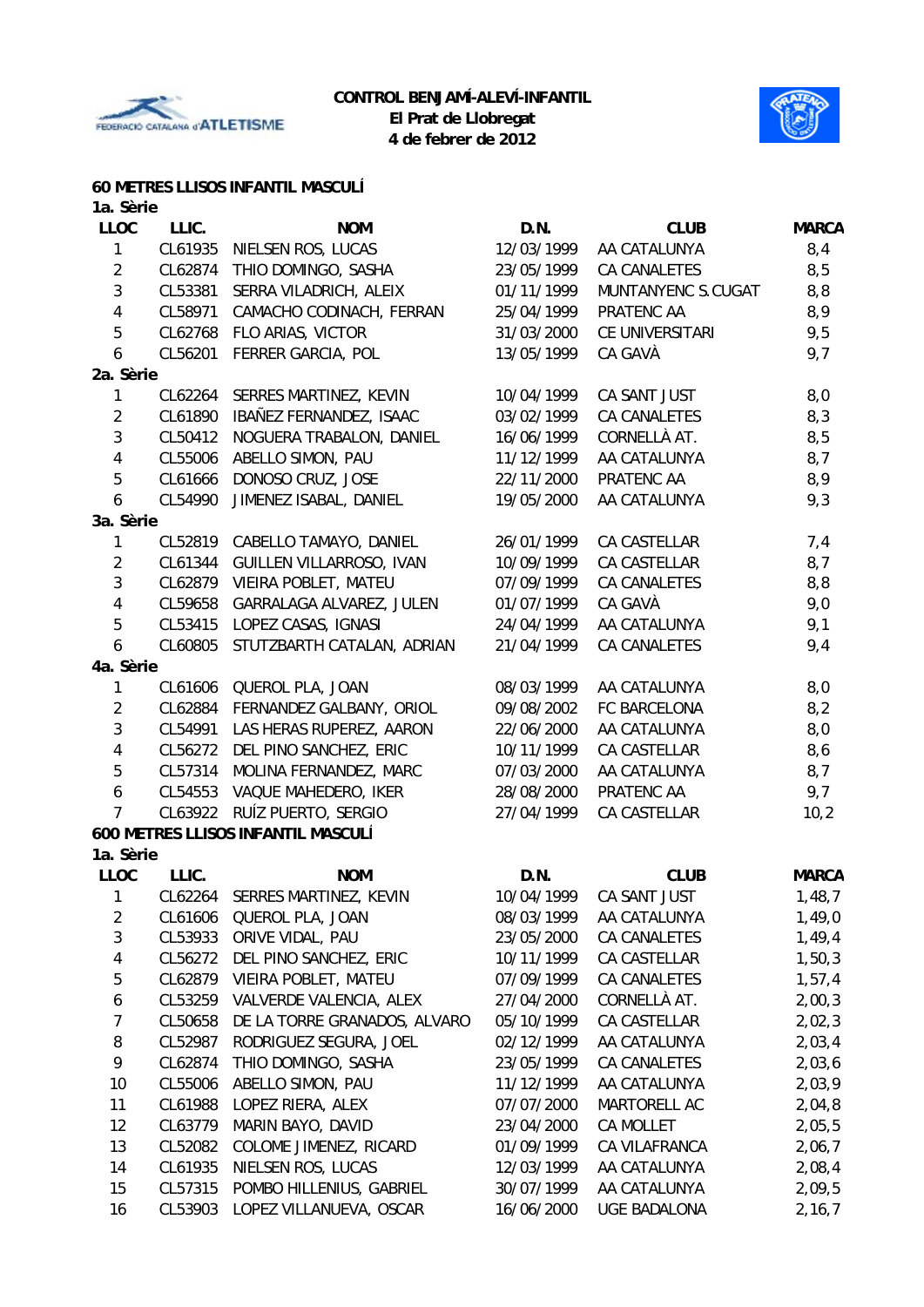



# **2000 METRES LLISOS INFANTIL MASCULÍ**

| 1              | CL54991 | LAS HERAS RUPEREZ, AARON           | 22/06/2000 | AA CATALUNYA              | 6, 56, 8     |
|----------------|---------|------------------------------------|------------|---------------------------|--------------|
| $\overline{2}$ | CL61344 | GUILLEN VILLARROSO, IVAN           | 10/09/1999 | CA CASTELLAR              | 7, 20, 5     |
| 3              | CL57314 | MOLINA FERNANDEZ, MARC             | 07/03/2000 | AA CATALUNYA              | 7,23,6       |
| 4              | CL53415 | LOPEZ CASAS, IGNASI                | 24/04/1999 | AA CATALUNYA              | 7,24,5       |
|                |         |                                    | 01/11/1999 | MUNTANYENC S.CUGAT        |              |
| 5              | CL53381 | SERRA VILADRICH, ALEIX             |            |                           | 7, 27, 0     |
| 6              | CL58502 | SORT RUFAT, BERNAT                 | 20/05/1999 | CA VILAFRANCA             | 7,32,0       |
| $\overline{7}$ | CL54990 | JIMENEZ ISABAL, DANIEL             | 19/05/2000 | AA CATALUNYA              | 7, 38, 1     |
| 8              | CL60805 | STUTZBARTH CATALAN, ADRIAN         | 21/04/1999 | <b>CA CANALETES</b>       | 8,05,2       |
| 9              | CL57153 | SANCHEZ NOVENSA, JOEL              | 06/07/2000 | CORNELLÀ AT.              | 8,07,4       |
| 10             | CL53114 | NASARRE GUILLAMON, DAVID           | 19/02/2000 | ISS - L'HOSPITALET        | 8, 17, 3     |
| 11             | CL58186 | RUIZ GAONA, ALVARO                 | 04/12/1999 | ISS - L'HOSPITALET        | 8,42,5       |
|                |         | 60 METRES TANQUES INFANTIL MASCULÍ |            |                           |              |
| 1a. Sèrie      |         |                                    |            |                           |              |
| <b>LLOC</b>    | LLIC.   | <b>NOM</b>                         | D.N.       | <b>CLUB</b>               | <b>MARCA</b> |
| 1              | CL52819 | CABELLO TAMAYO, DANIEL             | 26/01/1999 | CA CASTELLAR              | 11,2         |
| $\overline{2}$ | CL61890 | IBAÑEZ FERNANDEZ, ISAAC            | 03/02/1999 | <b>CA CANALETES</b>       | 11,5         |
| 3              | CL50658 | DE LA TORRE GRANADOS, ALVARO       | 05/10/1999 | CA CASTELLAR              | 12,0         |
| 4              | CL56272 | DEL PINO SANCHEZ, ERIC             | 10/11/1999 | CA CASTELLAR              | 12,4         |
| 5              | CL57314 | MOLINA FERNANDEZ, MARC             | 07/03/2000 | AA CATALUNYA              | 12,9         |
| 6              | CL54990 | JIMENEZ ISABAL, DANIEL             | 19/05/2000 | AA CATALUNYA              | 14,0         |
| 2a. Sèrie      |         |                                    |            |                           |              |
| 1              | CL55006 | ABELLO SIMON, PAU                  | 11/12/1999 | AA CATALUNYA              | 11,4         |
| $\overline{2}$ | CL61606 | QUEROL PLA, JOAN                   | 08/03/1999 | AA CATALUNYA              | 11,8         |
| 3              | CL53415 | LOPEZ CASAS, IGNASI                | 24/04/1999 | AA CATALUNYA              | 12,3         |
| 4              | CL58971 | CAMACHO CODINACH, FERRAN           | 25/04/1999 | PRATENC AA                | 12,8         |
| 5              | CL54991 | LAS HERAS RUPEREZ, AARON           | 22/06/2000 | AA CATALUNYA              | 13,3         |
| 6              | CL57315 | POMBO HILLENIUS, GABRIEL           | 30/07/1999 | AA CATALUNYA              | 13,3         |
|                |         | TRIPLE SALT INFANTIL MASCULÍ       |            |                           |              |
| <b>LLOC</b>    | LLIC.   | <b>NOM</b>                         | D.N.       | <b>CLUB</b>               | <b>MARCA</b> |
| 1              |         | CL52819 CABELLO TAMAYO, DANIEL     | 26/01/1999 | CA CASTELLAR              | 9,91         |
| $\overline{2}$ | CL55006 | ABELLO SIMON, PAU                  | 11/12/1999 | AA CATALUNYA              | 9,51         |
| 3              | CL58971 | CAMACHO CODINACH, FERRAN           | 25/04/1999 | PRATENC AA                | 8,93         |
| 4              | CL53259 | VALVERDE VALENCIA, ALEX            | 27/04/2000 | CORNELLÀ AT.              | 8,29         |
| 5              | CL57314 | MOLINA FERNANDEZ, MARC             | 07/03/2000 | AA CATALUNYA              | 8,23         |
| 6              | CL50658 | DE LA TORRE GRANADOS, ALVARO       | 05/10/1999 | CA CASTELLAR              | 8,17         |
| 7              | CL54990 | JIMENEZ ISABAL, DANIEL             | 19/05/2000 | AA CATALUNYA              | 8,16         |
| 8              | CL54991 | LAS HERAS RUPEREZ, AARON           | 22/06/2000 | AA CATALUNYA              | 8,09         |
| 9              | CL52987 | RODRIGUEZ SEGURA, JOEL             | 02/12/1999 | AA CATALUNYA              | 8,08         |
| 10             | CL59658 | GARRALAGA ALVAREZ, JULEN           | 01/07/1999 | CA GAVÀ                   | 8,04         |
| 11             | CL50412 | NOGUERA TRABALON, DANIEL           | 16/06/1999 | CORNELLÀ AT.              | 7,99         |
| 12             | CL53114 | NASARRE GUILLAMON, DAVID           | 19/02/2000 | <b>ISS - L'HOSPITALET</b> | 7,87         |
| 13             | CL61935 | NIELSEN ROS, LUCAS                 | 12/03/1999 | AA CATALUNYA              | 7,83         |
| 14             | CL61606 | QUEROL PLA, JOAN                   | 08/03/1999 | AA CATALUNYA              | 7,80         |
| 15             | CL57315 | POMBO HILLENIUS, GABRIEL           | 30/07/1999 | AA CATALUNYA              | 7,63         |
| 16             | CL51617 | MERINO EXPOSITO, RAUL              | 17/12/1999 | CA MOLLET                 | 7,59         |
| 17             | CL57153 | SANCHEZ NOVENSA, JOEL              | 06/07/2000 | CORNELLÀ AT.              | 7,18         |
|                | CL53415 | LOPEZ CASAS, IGNASI                | 24/04/1999 | AA CATALUNYA              | nuls         |
|                | CL58186 | RUIZ GAONA, ALVARO                 | 04/12/1999 | ISS - L'HOSPITALET        | nuls         |
|                |         |                                    |            |                           |              |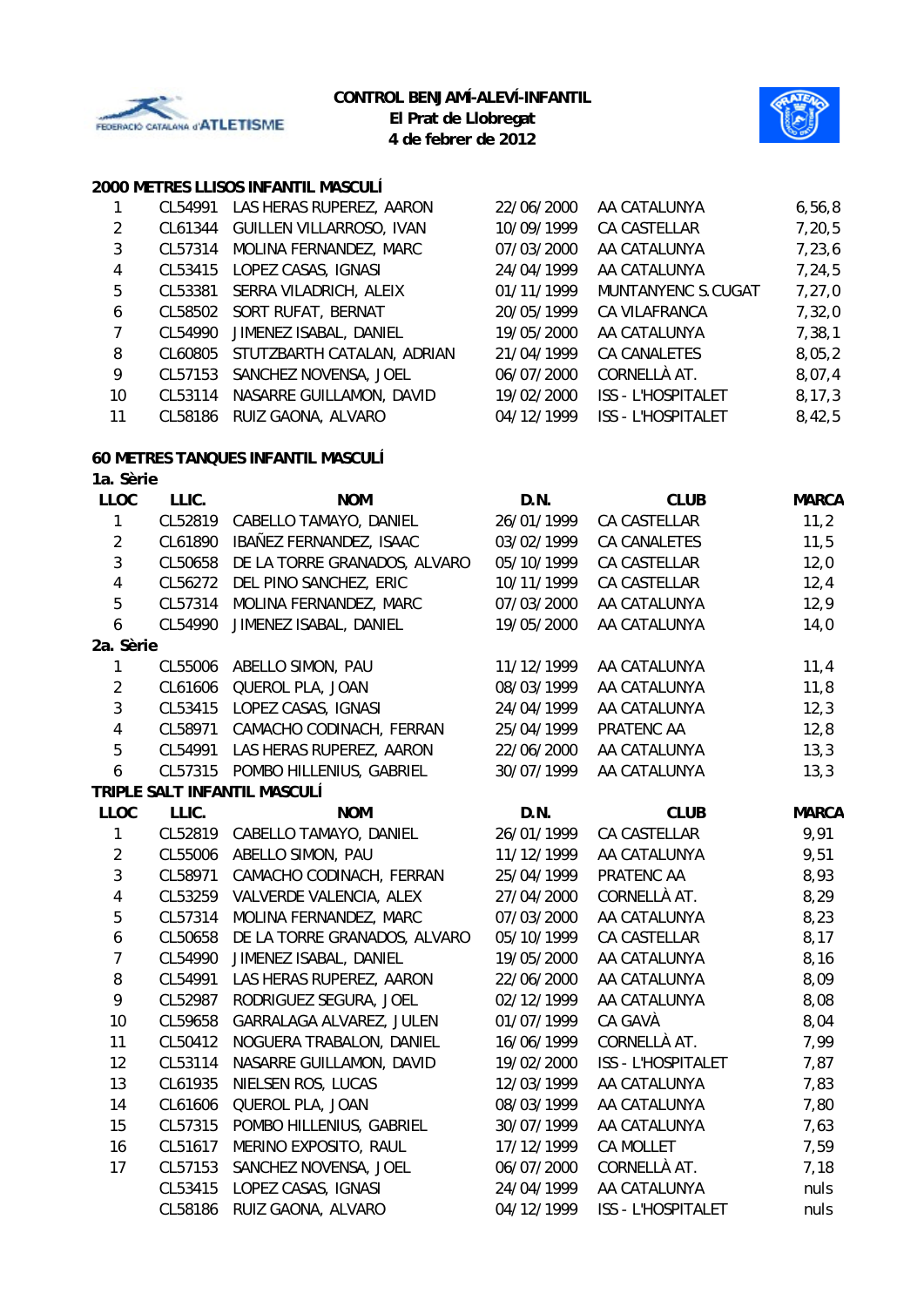



# **LLANÇAMENT DE PES INFANTIL MASCULÍ**

| <b>LLOC</b> | LLIC.   | <b>NOM</b>                       | D.N.       | <b>CLUB</b>         | <b>MARCA</b> |
|-------------|---------|----------------------------------|------------|---------------------|--------------|
|             | CL53943 | ABRADO GROSS, POL                | 25/03/2000 | MUNTANYENC S.CUGAT  | 10,05        |
| 2           | CL61890 | IBAÑEZ FERNANDEZ, ISAAC          | 03/02/1999 | CA CANALETES        | 8,50         |
| 3           | CL50412 | NOGUERA TRABALON, DANIEL         | 16/06/1999 | CORNELLÀ AT.        | 7,23         |
| 4           | CL54553 | VAQUE MAHEDERO, IKER             | 28/08/2000 | PRATENC AA          | 7,06         |
| 5           | CL52819 | CABELLO TAMAYO, DANIEL           | 26/01/1999 | CA CASTELLAR        | 6,96         |
| 6           |         | CL56272 DEL PINO SANCHEZ, ERIC   | 10/11/1999 | CA CASTELLAR        | 6, 19        |
|             |         | CL61344 GUILLEN VILLARROSO, IVAN | 10/09/1999 | CA CASTELLAR        | 6,02         |
| 8           |         | CL63922 RUÍZ PUERTO, SERGIO      | 27/04/1999 | <b>CA CASTELLAR</b> | 5,92         |
| 9           |         | CL53903 LOPEZ VILLANUEVA, OSCAR  | 16/06/2000 | <b>UGE BADALONA</b> | 4,44         |
|             |         |                                  |            |                     |              |

# **LLANÇAMENT DE DISC INFANTIL MASCULÍ**

| <b>LLOC</b> | LLIC.   | <b>NOM</b>                     | D.N.       | <b>CLUB</b>        | <b>MARCA</b> |
|-------------|---------|--------------------------------|------------|--------------------|--------------|
|             | CL53943 | ABRADO GROSS, POL              | 25/03/2000 | MUNTANYENC S.CUGAT | 26,54        |
| 2           | CL50412 | NOGUERA TRABALON, DANIEL       | 16/06/1999 | CORNELLÀ AT.       | 20,82        |
| 3           | CL59658 | GARRALAGA ALVAREZ, JULEN       | 01/07/1999 | CA GAVÀ            | 20,64        |
| 4           |         | CL56272 DEL PINO SANCHEZ, ERIC | 10/11/1999 | CA CASTELLAR       | 20,44        |
| 5           | CL54553 | VAQUE MAHEDERO, IKER           | 28/08/2000 | PRATENC AA         | 18,78        |
| 6           | CL60805 | STUTZBARTH CATALAN, ADRIAN     | 21/04/1999 | CA CANALETES       | 18,28        |
|             | CL61988 | LOPEZ RIERA, ALEX              | 07/07/2000 | MARTORELL AC       | 17,59        |
| 8           | CL56201 | FERRER GARCIA, POL             | 13/05/1999 | CA GAVÀ            | 17, 10       |
| 9           |         | CL63922 RUÍZ PUERTO, SERGIO    | 27/04/1999 | CA CASTELLAR       | 14,82        |
| 10          |         | CL57153 SANCHEZ NOVENSA, JOEL  | 06/07/2000 | CORNELLÀ AT.       | 14,29        |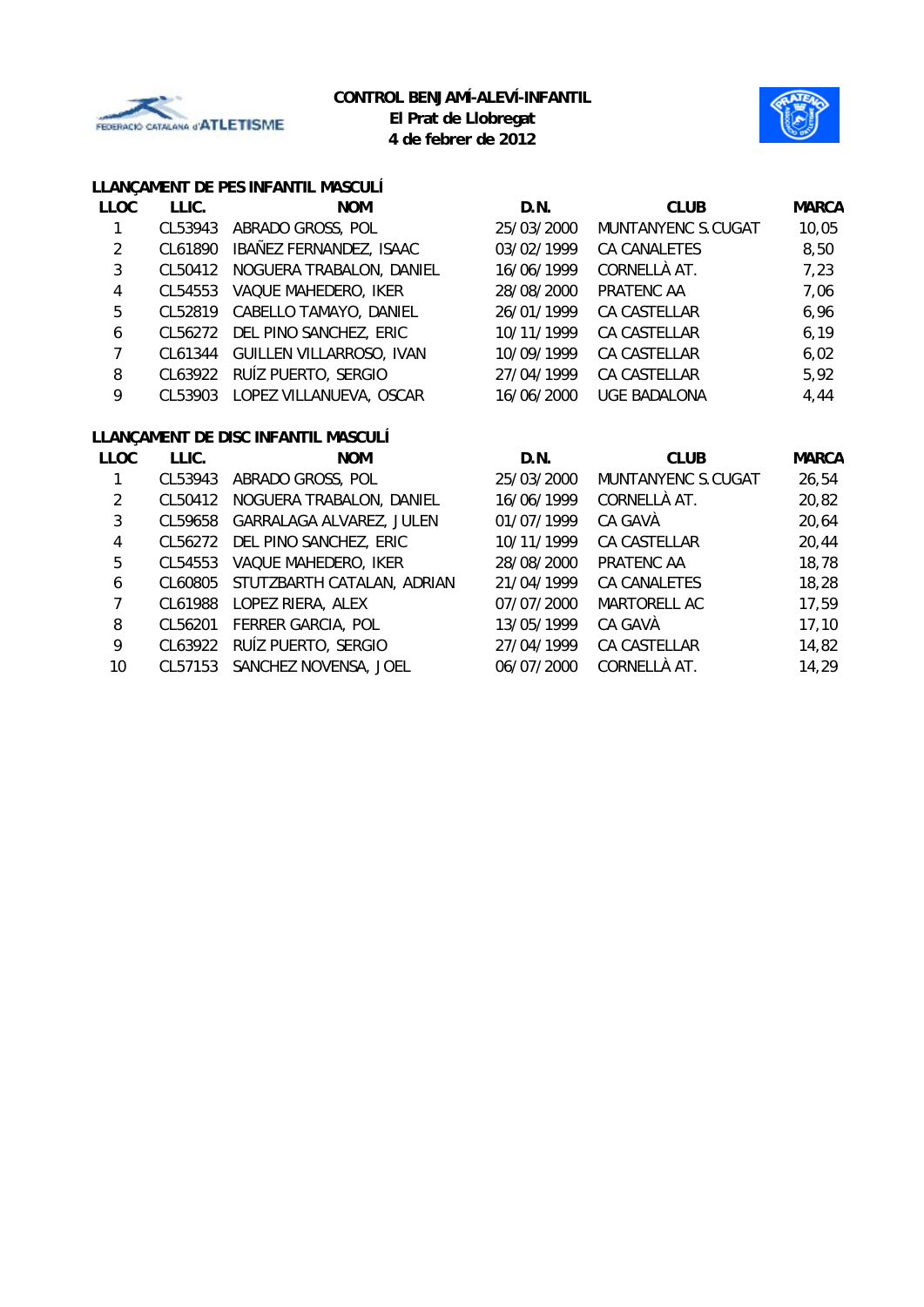



# **60 METRES LLISOS INFANTIL FEMENÍ**

| 1a. Sèrie      |         |                                 |            |                     |              |
|----------------|---------|---------------------------------|------------|---------------------|--------------|
| <b>LLOC</b>    | LLIC.   | <b>NOM</b>                      | D.N.       | <b>CLUB</b>         | <b>MARCA</b> |
| 1              | CL57429 | TRAPE PEREZ, ANDREA             | 01/04/1999 | CA TORREDEMBARRA    | 8,3          |
| $\overline{2}$ | CL63650 | MARTINEZ VILLENA, CELIA         | 08/06/1999 | CORNELLÀ AT.        | 8,9          |
| 3              | CL50322 | FERNANDEZ HERMOSO, JULIA        | 27/12/1999 | AA CATALUNYA        | 9,2          |
| 4              | CL53121 | BALLART VERNET, MARIA           | 29/07/1999 | AA CATALUNYA        | 9,3          |
| 5              | CL52980 | CRUZ HERNANDEZ, JUDIT           | 03/10/1999 | AA CATALUNYA        | 9,4          |
| 6              | CL58175 | VILA PLAZA, LAURA               | 15/01/2000 | CORNELLÀ AT.        | 9,6          |
| 2a. Sèrie      |         |                                 |            |                     |              |
| 1              | CL62867 | RAYMOND DE LA NOGAREDA TOMAS    | 22/10/1999 | CA CANALETES        | 8,8          |
| $\overline{2}$ | CL53413 | SOLSONA SADURNI, NURIA          | 05/02/2000 | AA CATALUNYA        | 9,0          |
| 3              | CL50671 | FERNANDEZ FERNANDEZ, MAYA       | 22/10/1999 | CA CASTELLAR        | 9,3          |
| 4              | CL56637 | CIVERA POCEIRO, ALEXANDRA       | 06/03/1999 | AA CATALUNYA        | 9,4          |
| 5              | CL58224 | VEGA PALACIO, LUCIANA-MARIA     | 28/12/1999 | UA BARBERÀ          | 9,6          |
| 6              | CL60310 | HERNANDEZ AROLA, ALBA           | 12/05/2000 | AA CATALUNYA        | 10,1         |
| 3a. Sèrie      |         |                                 |            |                     |              |
| 1              | CL50668 | ALARCON REYES, SARAI            | 07/02/1999 | CA CASTELLAR        | 8,6          |
| $\overline{2}$ | CL52741 | FONT CORONADO, LAIA             | 07/09/1999 | CA CASTELLAR        | 9,3          |
| 3              | CL54974 | <b>GARCIA ROVIRA, MARIONA</b>   | 13/03/2000 | AA CATALUNYA        | 9,6          |
| $\overline{4}$ | CL63714 | NAVARRO FERNANDEZ, SARA         | 26/05/2000 | CA CASTELLAR        | 10,1         |
| 5              | CL57685 | CIVERA POCEIRO, ANDREA          | 17/05/2000 | AA CATALUNYA        | 10,6         |
| 4a. Sèrie      |         |                                 |            |                     |              |
| 1              | CL52833 | HERNANDEZ TOMAS, LAURA          | 24/02/1999 | CA CASTELLAR        | 8,8          |
| $\overline{2}$ | CL59550 | MIGUEL DUARTE, CARMEN           | 03/04/2000 | <b>CA CANALETES</b> | 8,9          |
| 3              | CL53925 | <b>GARCIA VERGES, JULIA</b>     | 05/11/2000 | <b>CA CANALETES</b> | 9,1          |
| 4              | CL57407 | VAN GINKEL GONZALEZ, MARTA      | 23/07/1999 | CA TORREDEMBARRA    | 9,2          |
| 5              | CL63578 | BELMONTE MOLINA, IRINA          | 16/06/2000 | CA SANT BOI         | 9,4          |
| 6              | CL53378 | VERDERA BOSCH, ELENA            | 10/01/1999 | MUNTANYENC S.CUGAT  | 9,5          |
| 5a. Sèrie      |         |                                 |            |                     |              |
| 1              | CL59897 | MARTINEZ GARCIA, LOLA           | 18/11/2000 | CA SANT JUST        | 9,1          |
| $\overline{2}$ | CL57711 | RUBIA ALARCON, AINHOA           | 12/10/2000 | CA OLESA            | 9,4          |
| $\mathfrak{Z}$ | CL57085 | ANTOLINO CERVERA, JULIA         | 07/11/2000 | MUNTANYENC S.CUGAT  | 9,4          |
| 4              | CL59898 | MARTINEZ FERNANDEZ, ALBA        | 05/04/2000 | CA SANT JUST        | 9,6          |
| 5              |         | CL63896 CANAL FERNANDEZ, ANDREA | 10/04/1999 | UA TERRASSA         | 9,7          |
| 6              |         | CL58937 SANCHEZ HOMS, ALBA      | 22/04/1999 | MUNTANYENC S.CUGAT  | 10,1         |
| 6a. Sèrie      |         |                                 |            |                     |              |
| 1              | CL60576 | GARCIA CASTRO, ANNA             | 25/05/2000 | CA CASTELLAR        | 9,0          |
| $\overline{2}$ | CL53375 | <b>BASSA TOMAS, ANNA</b>        | 05/06/1999 | MUNTANYENC S.CUGAT  | 9,1          |
| $\sqrt{3}$     | CL59598 | LOPEZ ZAMORA, LUCIA             | 09/06/1999 | MUNTANYENC S.CUGAT  | 9,1          |
| $\overline{4}$ | CL62864 | PIERA CATALAN, OLIVIA           | 07/07/2000 | CA CANALETES        | 9,3          |
| 5              | CL63713 | MOYA BAHAMONDE, CLAUDIA         | 01/08/2000 | CA CASTELLAR        | 9,4          |
| 6              | CL53453 | NAVARRO PADILLA, MAR            | 25/04/2000 | <b>UGE BADALONA</b> | 10,0         |
| 7a. Sèrie      |         |                                 |            |                     |              |
| 1              | CL58937 | SANCHEZ HOMS, ALBA              | 22/04/1999 | MUNTANYENC S.CUGAT  | 9,0          |
| 2              | CL54249 | TOMAS RIUDOR, RUT               | 08/01/1999 | MUNTANYENC S.CUGAT  | 9,1          |
| 3              | CL53376 | SIREROL JIMENEZ, AFRICA         | 11/05/1999 | MUNTANYENC S.CUGAT  | 9,2          |
| 4              | CL53377 | CHARBONNIER GALVAN, LUCIA       | 17/01/1999 | MUNTANYENC S.CUGAT  | 9,4          |
| 5              | CL62069 | <b>GARCIA MANSACHS, LIDIA</b>   | 12/12/2000 | CA CALELLA          | 9,4          |
| 6              | CL56524 | GALVEZ CARDENAS, CARLA          | 07/07/1999 | PRATENC AA          | 9,5          |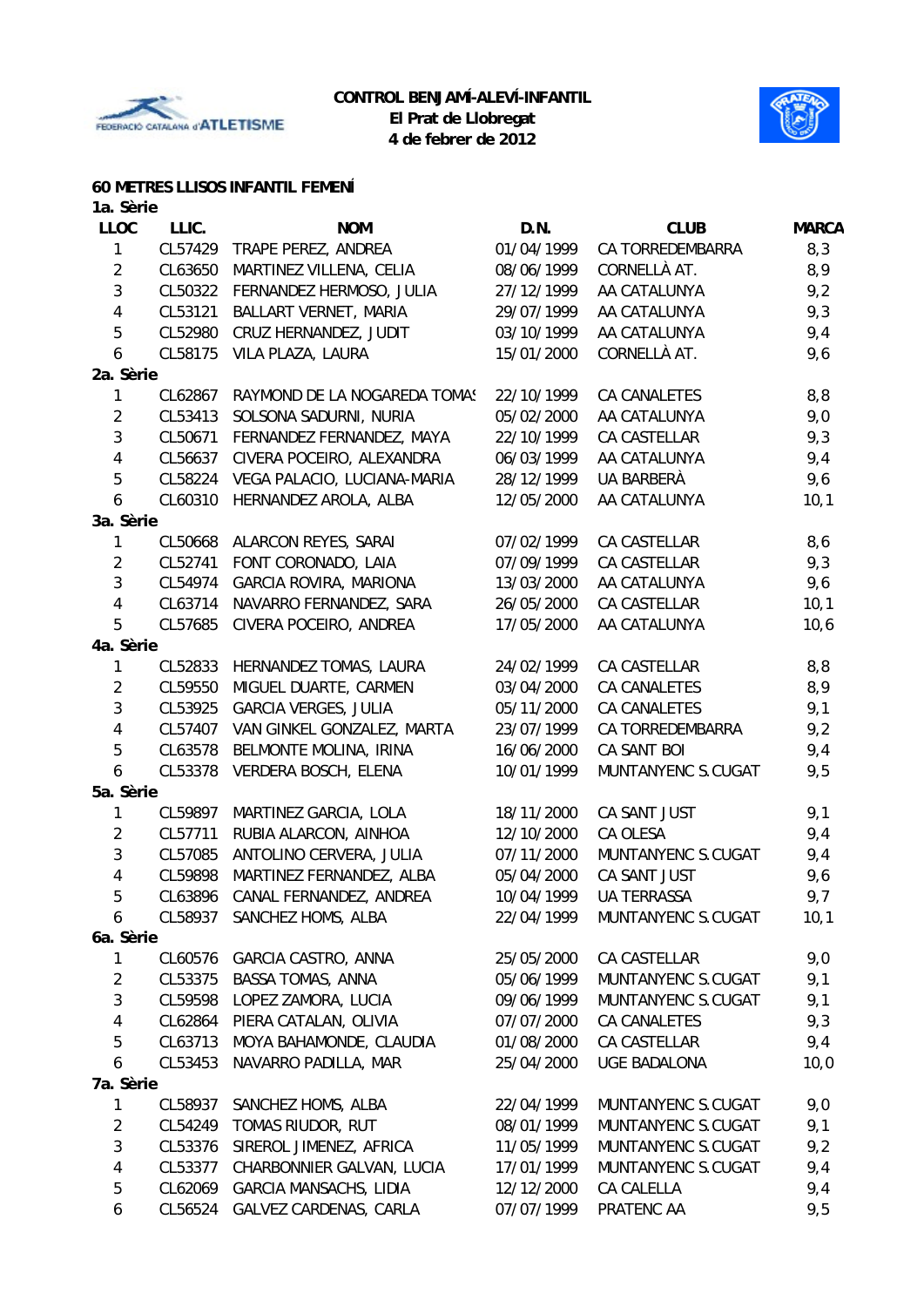



#### **600 METRES LLISOS INFANTIL FEMENÍ**

| <b>LLOC</b>      | LLIC.   | <b>NOM</b>                         | D.N.       | <b>CLUB</b>         | <b>MARCA</b> |
|------------------|---------|------------------------------------|------------|---------------------|--------------|
| 1                | CL57429 | TRAPE PEREZ, ANDREA                | 01/04/1999 | CA TORREDEMBARRA    | 1,47,8       |
| $\overline{2}$   | CL62853 | MONTOBBIO MAESTRE, CRISTINA        | 29/04/1999 | <b>CA CANALETES</b> | 1,55,0       |
| 3                | CL53925 | <b>GARCIA VERGES, JULIA</b>        | 05/11/2000 | <b>CA CANALETES</b> | 1,57,0       |
| 4                | CL58175 | VILA PLAZA, LAURA                  | 15/01/2000 | CORNELLÀ AT.        | 1,57,4       |
| 5                | CL60045 | MARIN GILI, ANA                    | 09/11/2000 | <b>CA MOLLET</b>    | 1,58,6       |
| $\boldsymbol{6}$ | CL59550 | MIGUEL DUARTE, CARMEN              | 03/04/2000 | <b>CA CANALETES</b> | 1,58,9       |
| $\overline{7}$   | CL54974 | <b>GARCIA ROVIRA, MARIONA</b>      | 13/03/2000 | AA CATALUNYA        | 1,59,8       |
| 8                | CL59898 | MARTINEZ FERNANDEZ, ALBA           | 05/04/2000 | CA SANT JUST        | 2,00,5       |
| 9                | CL62867 | RAYMOND DE LA NOGAREDA TOMAS       | 22/10/1999 | CA CANALETES        | 2,00,7       |
| 10               | CL60412 | <b>CLAVER PROS, ROSER</b>          | 14/10/1999 | CA VILAFRANCA       | 2,02,9       |
| 11               | CL50322 | FERNANDEZ HERMOSO, JULIA           | 27/12/1999 | AA CATALUNYA        | 2,06,3       |
| 12               | CL53413 | SOLSONA SADURNI, NURIA             | 05/02/2000 | AA CATALUNYA        | 2,08,8       |
| 13               | CL63578 | BELMONTE MOLINA, IRINA             | 16/06/2000 | CA SANT BOI         | 2,09,3       |
| 14               | CL63650 | MARTINEZ VILLENA, CELIA            | 08/06/1999 | CORNELLÀ AT.        | 2,09,7       |
| 15               | CL58224 | VEGA PALACIO, LUCIANA-MARIA        | 28/12/1999 | UA BARBERÀ          | 2, 14, 2     |
| 16               | CL63713 | MOYA BAHAMONDE, CLAUDIA            | 01/08/2000 | CA CASTELLAR        | 2, 15, 6     |
| 17               | CL54698 | CASTELLS LLACH, JULIA              | 23/12/2000 | CA CANALETES        | 2,15,9       |
| 18               | CL53919 | VIZCAINO ESTRADA, JULIA            | 07/04/2000 | <b>CA CANALETES</b> | 2, 16, 6     |
| 19               | CL60576 | GARCIA CASTRO, ANNA                | 25/05/2000 | CA CASTELLAR        | 2, 17, 8     |
| 20               | CL57685 | CIVERA POCEIRO, ANDREA             | 17/05/2000 | AA CATALUNYA        | 2, 20, 8     |
| 21               | CL53453 | NAVARRO PADILLA, MAR               | 25/04/2000 | <b>UGE BADALONA</b> | 2,43,9       |
|                  |         | 2000 METRES LLISOS INFANTIL FEMENÍ |            |                     |              |
| 1                |         | CL61822 CABANAS TIRAPU, BERTA      | 29/01/1999 | FC BARCELONA        | 7,24,0       |
| $\overline{2}$   | CL52081 | ROVIRA TORNE, LAIA                 | 08/06/1999 | CA VILAFRANCA       | 7,36,4       |
| 3                | CL56637 | CIVERA POCEIRO, ALEXANDRA          | 06/03/1999 | AA CATALUNYA        | 8,26,9       |
| $\overline{4}$   | CL60310 | HERNANDEZ AROLA, ALBA              | 12/05/2000 | AA CATALUNYA        | 9,05,9       |
|                  |         | 60 METRES TANQUES INFANTIL FEMENÍ  |            |                     |              |
| 1a. Sèrie        |         |                                    |            |                     |              |
| <b>LLOC</b>      | LLIC.   | <b>NOM</b>                         | D.N.       | <b>CLUB</b>         | <b>MARCA</b> |
| $\mathbf{1}$     | CL52983 | <b>GABALDON GRAU, CLARA</b>        | 13/04/2000 | AA CATALUNYA        | 11,2         |
| $\overline{2}$   | CL50322 | FERNANDEZ HERMOSO, JULIA           | 27/12/1999 | AA CATALUNYA        | 11,5         |
| 3                | CL52980 | CRUZ HERNANDEZ, JUDIT              | 03/10/1999 | AA CATALUNYA        | 12,2         |
| 4                | CL63650 | MARTINEZ VILLENA, CELIA            | 08/06/1999 | CORNELLÀ AT.        | 12,4         |
| 5                | CL53121 | BALLART VERNET, MARIA              | 29/07/1999 | AA CATALUNYA        | 12,6         |
| 6                | CL63714 | NAVARRO FERNANDEZ, SARA            | 26/05/2000 | CA CASTELLAR        | 13,1         |
| 2a. Sèrie        |         |                                    |            |                     |              |
| 1                | CL50671 | FERNANDEZ FERNANDEZ, MAYA          | 22/10/1999 | CA CASTELLAR        | 11,7         |
| $\overline{2}$   | CL52741 | FONT CORONADO, LAIA                | 07/09/1999 | CA CASTELLAR        | 11,9         |
| 3                | CL60576 | GARCIA CASTRO, ANNA                | 25/05/2000 | CA CASTELLAR        | 12,1         |
| 4                | CL54974 | GARCIA ROVIRA, MARIONA             | 13/03/2000 | AA CATALUNYA        | 12,4         |
| 5                | CL63713 | MOYA BAHAMONDE, CLAUDIA            | 01/08/2000 | CA CASTELLAR        | 13,1         |
| 6                | CL57685 | CIVERA POCEIRO, ANDREA             | 17/05/2000 | AA CATALUNYA        | 14,5         |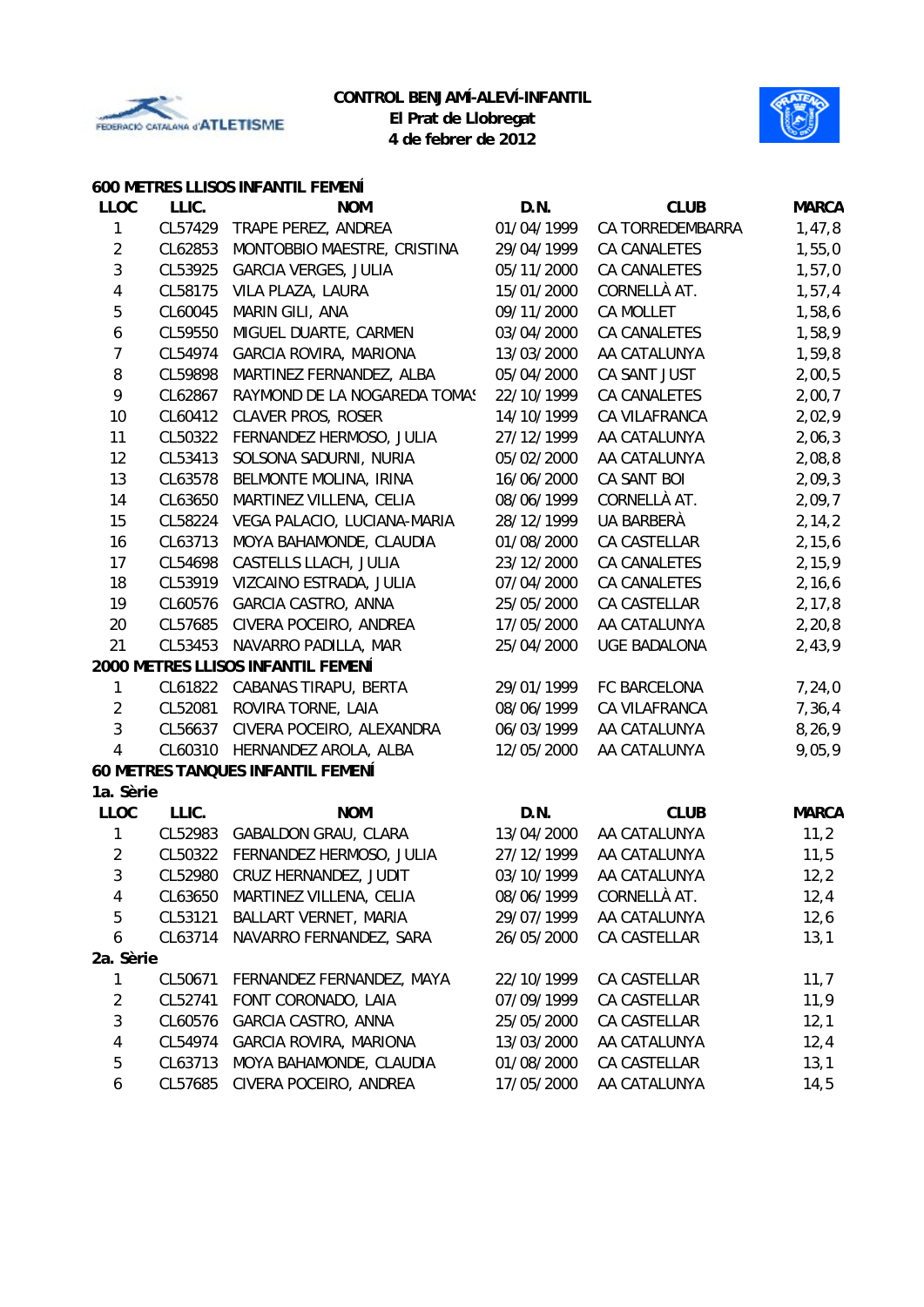



# **3a. Sèrie**

| 1              | CL50668 | ALARCON REYES, SARAI          | 07/02/1999 | CA CASTELLAR        | 11,9         |
|----------------|---------|-------------------------------|------------|---------------------|--------------|
| $\overline{2}$ | CL59898 | MARTINEZ FERNANDEZ, ALBA      | 05/04/2000 | CA SANT JUST        | 12,1         |
| 3              | CL57085 | ANTOLINO CERVERA, JULIA       | 07/11/2000 | MUNTANYENC S.CUGAT  | 12,3         |
| 4              | CL60310 | HERNANDEZ AROLA, ALBA         | 12/05/2000 | AA CATALUNYA        | 12,9         |
| 5              | CL63578 | BELMONTE MOLINA, IRINA        | 16/06/2000 | CA SANT BOI         | 13,2         |
| 6              | CL63896 | CANAL FERNANDEZ, ANDREA       | 10/04/1999 | <b>UA TERRASSA</b>  | 14,2         |
| $\overline{7}$ | CL53453 | NAVARRO PADILLA, MAR          | 25/04/2000 | <b>UGE BADALONA</b> | 15,1         |
| 4a. Sèrie      |         |                               |            |                     |              |
| 1              | CL53413 | SOLSONA SADURNI, NURIA        | 05/02/2000 | AA CATALUNYA        | 11,3         |
| $\overline{2}$ | CL59897 | MARTINEZ GARCIA, LOLA         | 18/11/2000 | CA SANT JUST        | 11,5         |
| 3              | CL58936 | RIART MILA, JUDIT             | 22/06/2000 | MUNTANYENC S.CUGAT  | 11,9         |
| 4              | CL58175 | VILA PLAZA, LAURA             | 15/01/2000 | CORNELLÀ AT.        | 12,0         |
| 5              | CL59598 | LOPEZ ZAMORA, LUCIA           | 09/06/1999 | MUNTANYENC S.CUGAT  | 12,2         |
| 6              | CL53375 | <b>BASSA TOMAS, ANNA</b>      | 05/06/1999 | MUNTANYENC S.CUGAT  | 12,3         |
|                |         | SALT D'ALÇADA INFANTIL FEMENÍ |            |                     |              |
| <b>LLOC</b>    | LLIC.   | <b>NOM</b>                    | D.N.       | <b>CLUB</b>         | <b>MARCA</b> |
| $\mathbf 1$    |         | CL57412 PERPINYA PARIS, LAURA | 13/03/1999 | CA TORREDEMBARRA    | 1,41         |
| $\overline{2}$ | CL59898 | MARTINEZ FERNANDEZ, ALBA      | 05/04/2000 | CA SANT JUST        | 1,35         |
| 3              | CL52980 | CRUZ HERNANDEZ, JUDIT         | 03/10/1999 | AA CATALUNYA        | 1,30         |
| 4              | CL50668 | ALARCON REYES, SARAI          | 07/02/1999 | CA CASTELLAR        | 1,30         |
| 5              | CL52983 | <b>GABALDON GRAU, CLARA</b>   | 13/04/2000 | AA CATALUNYA        | 1,20         |
| 5              | CL59598 | LOPEZ ZAMORA, LUCIA           | 09/06/1999 | MUNTANYENC S.CUGAT  | 1,20         |
| $\overline{7}$ | CL50671 | FERNANDEZ FERNANDEZ, MAYA     | 22/10/1999 | CA CASTELLAR        | 1,20         |
| 8              | CL56524 | GALVEZ CARDENAS, CARLA        | 07/07/1999 | PRATENC AA          | 1,20         |
| 9              | CL60310 | HERNANDEZ AROLA, ALBA         | 12/05/2000 | AA CATALUNYA        | 1,15         |
| 10             | CL52741 | FONT CORONADO, LAIA           | 07/09/1999 | CA CASTELLAR        | 1,15         |
| 10             | CL63896 | CANAL FERNANDEZ, ANDREA       | 10/04/1999 | <b>UA TERRASSA</b>  | 1,15         |
| 12             | CL63714 | NAVARRO FERNANDEZ, SARA       | 26/05/2000 | <b>CA CASTELLAR</b> | 1,15         |
| 13             | CL57407 | VAN GINKEL GONZALEZ, MARTA    | 23/07/1999 | CA TORREDEMBARRA    | 1,15         |
| 14             | CL54417 | ARENAS DE LA FUENTE, LAURA    | 27/01/2000 | PRATENC AA          | 1,05         |
| 15             | CL53121 | BALLART VERNET, MARIA         | 29/07/1999 | AA CATALUNYA        | 1,05         |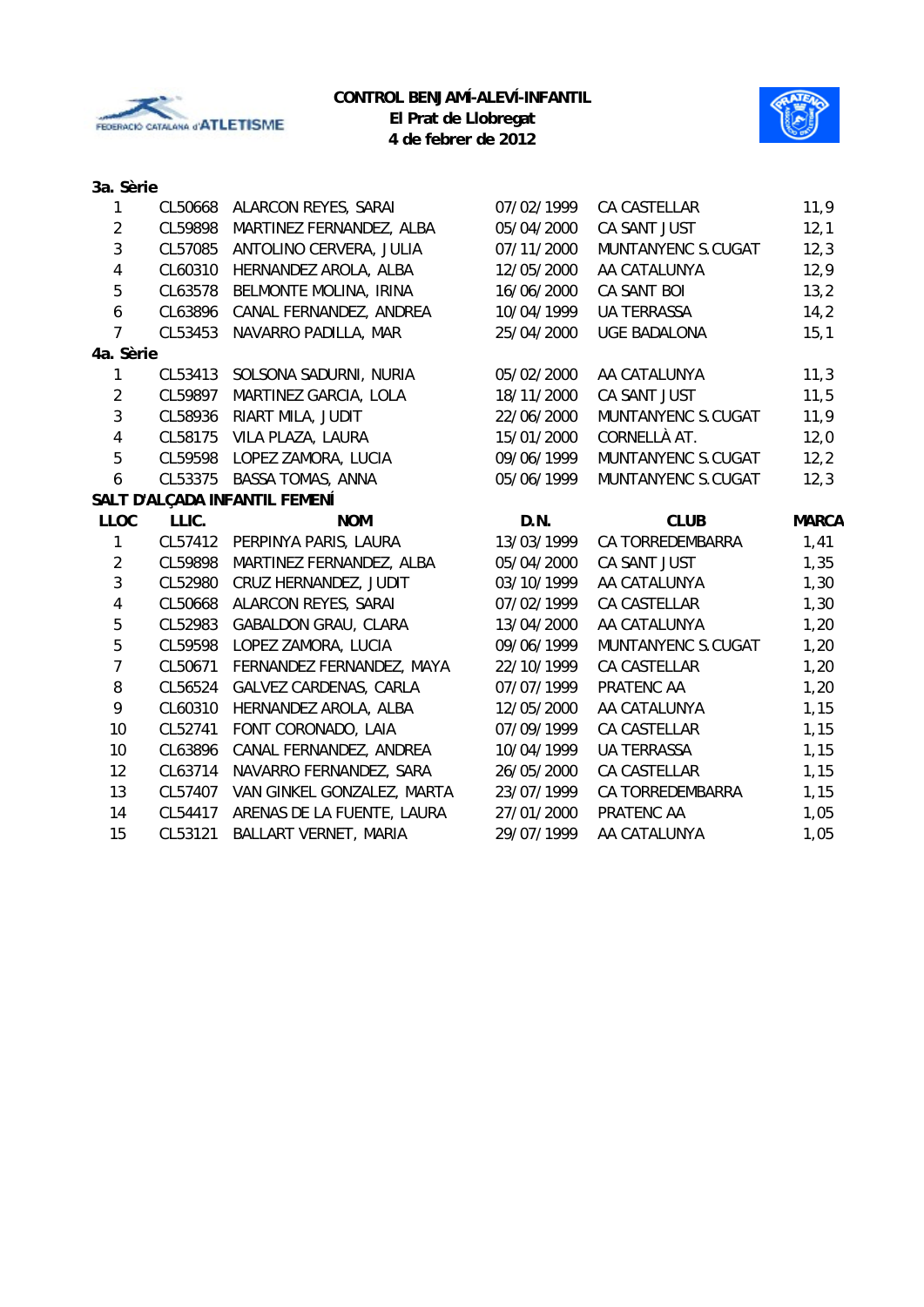



# **TRIPLE SALT INFANTIL FEMENÍ**

| <b>LLOC</b>             | LLIC.   | <b>NOM</b>                         | D.N.       | <b>CLUB</b>         | <b>MARCA</b> |
|-------------------------|---------|------------------------------------|------------|---------------------|--------------|
| 1                       | CL57412 | PERPINYA PARIS, LAURA              | 13/03/1999 | CA TORREDEMBARRA    | 9,47         |
| $\overline{2}$          | CL57429 | TRAPE PEREZ, ANDREA                | 01/04/1999 | CA TORREDEMBARRA    | 9,10         |
| 3                       | CL58937 | SANCHEZ HOMS, ALBA                 | 22/04/1999 | MUNTANYENC S.CUGAT  | 8,88         |
| 4                       | CL53376 | SIREROL JIMENEZ, AFRICA            | 11/05/1999 | MUNTANYENC S.CUGAT  | 8,75         |
| 5                       | CL52983 | <b>GABALDON GRAU, CLARA</b>        | 13/04/2000 | AA CATALUNYA        | 8,61         |
| 6                       | CL54249 | TOMAS RIUDOR, RUT                  | 08/01/1999 | MUNTANYENC S.CUGAT  | 8,60         |
| $\overline{7}$          | CL54686 | ZUÑIGA CATARINEU, ANNA             | 19/03/2000 | <b>CA MOLLET</b>    | 8,46         |
| 8                       | CL56522 | DESCALZO REBOLLO, ANGELA           | 04/03/1999 | PRATENC AA          | 8,44         |
| 9                       | CL53377 | CHARBONNIER GALVAN, LUCIA          | 17/01/1999 | MUNTANYENC S.CUGAT  | 8,35         |
| 10                      | CL53378 | VERDERA BOSCH, ELENA               | 10/01/1999 | MUNTANYENC S.CUGAT  | 8,26         |
| 11                      | CL53121 | BALLART VERNET, MARIA              | 29/07/1999 | AA CATALUNYA        | 8,14         |
| 12                      | CL63650 | MARTINEZ VILLENA, CELIA            | 08/06/1999 | CORNELLÀ AT.        | 8,06         |
| 13                      | CL52833 | HERNANDEZ TOMAS, LAURA             | 24/02/1999 | CA CASTELLAR        | 8,01         |
| 14                      | CL53375 | BASSA TOMAS, ANNA                  | 05/06/1999 | MUNTANYENC S.CUGAT  | 7,93         |
| 15                      | CL58224 | VEGA PALACIO, LUCIANA-MARIA        | 28/12/1999 | UA BARBERÀ          | 7,89         |
| 16                      | CL56524 | GALVEZ CARDENAS, CARLA             | 07/07/1999 | PRATENC AA          | 7,83         |
| 17                      | CL53925 | <b>GARCIA VERGES, JULIA</b>        | 05/11/2000 | CA CANALETES        | 7,77         |
| 18                      | CL50322 | FERNANDEZ HERMOSO, JULIA           | 27/12/1999 | AA CATALUNYA        | 7,61         |
| 19                      | CL50671 | FERNANDEZ FERNANDEZ, MAYA          | 22/10/1999 | CA CASTELLAR        | 7,59         |
| 20                      | CL57407 | VAN GINKEL GONZALEZ, MARTA         | 23/07/1999 | CA TORREDEMBARRA    | 7,50         |
| 21                      | CL60310 | HERNANDEZ AROLA, ALBA              | 12/05/2000 | AA CATALUNYA        | 7,48         |
| 22                      | CL57711 | RUBIA ALARCON, AINHOA              | 12/10/2000 | CA OLESA            | 7,48         |
| 23                      | CL53413 | SOLSONA SADURNI, NURIA             | 05/02/2000 | AA CATALUNYA        | 7,47         |
| 24                      | CL52741 | FONT CORONADO, LAIA                | 07/09/1999 | CA CASTELLAR        | 7,39         |
| 25                      | CL62867 | RAYMOND DE LA NOGAREDA TOMAS       | 22/10/1999 | CA CANALETES        | 7,34         |
| 26                      | CL56637 | CIVERA POCEIRO, ALEXANDRA          | 06/03/1999 | AA CATALUNYA        | 7,21         |
| 27                      | CL62472 | ARGEMI MARTINEZ, MARIONA           | 20/06/1999 | MUNTANYENC S.CUGAT  | 7,04         |
| 28                      | CL54974 | <b>GARCIA ROVIRA, MARIONA</b>      | 13/03/2000 | AA CATALUNYA        | 6,87         |
| 29                      | CL58936 | RIART MILA, JUDIT                  | 22/06/2000 | MUNTANYENC S.CUGAT  | 6,81         |
| 30                      | CL52980 | CRUZ HERNANDEZ, JUDIT              | 03/10/1999 | AA CATALUNYA        | 6,80         |
| 31                      | CL58175 | VILA PLAZA, LAURA                  | 15/01/2000 | CORNELLÀ AT.        | 6,65         |
| 32                      | CL53453 | NAVARRO PADILLA, MAR               | 25/04/2000 | <b>UGE BADALONA</b> | 6,64         |
| 33                      |         | CL57685 CIVERA POCEIRO, ANDREA     | 17/05/2000 | AA CATALUNYA        | 6,28         |
|                         | CL54417 | ARENAS DE LA FUENTE, LAURA         | 27/01/2000 | PRATENC AA          | nuls         |
|                         |         | LLANÇAMENT DE DISC INFANTIL FEMENÍ |            |                     |              |
| LLOC                    | LLIC.   | <b>NOM</b>                         | D.N.       | <b>CLUB</b>         | <b>MARCA</b> |
| 1                       | CL59550 | MIGUEL DUARTE, CARMEN              | 03/04/2000 | CA CANALETES        | 22,08        |
| $\overline{2}$          | CL50322 | FERNANDEZ HERMOSO, JULIA           | 27/12/1999 | AA CATALUNYA        | 18,03        |
| 3                       | CL56523 | DOMINGUEZ NAVARRETE, IRINA         | 25/01/1999 | PRATENC AA          | 14,98        |
| $\overline{\mathbf{4}}$ | CL52833 | HERNANDEZ TOMAS, LAURA             | 24/02/1999 | CA CASTELLAR        | 14,66        |
| 5                       | CL54698 | CASTELLS LLACH, JULIA              | 23/12/2000 | CA CANALETES        | 14,24        |
| 6                       | CL53413 | SOLSONA SADURNI, NURIA             | 05/02/2000 | AA CATALUNYA        | 14,20        |
| $\overline{7}$          | CL54974 | GARCIA ROVIRA, MARIONA             | 13/03/2000 | AA CATALUNYA        | 13,61        |
| 8                       | CL58936 | RIART MILA, JUDIT                  | 22/06/2000 | MUNTANYENC S.CUGAT  | 13,57        |
| 9                       | CL62472 | ARGEMI MARTINEZ, MARIONA           | 20/06/1999 | MUNTANYENC S.CUGAT  | 9,85         |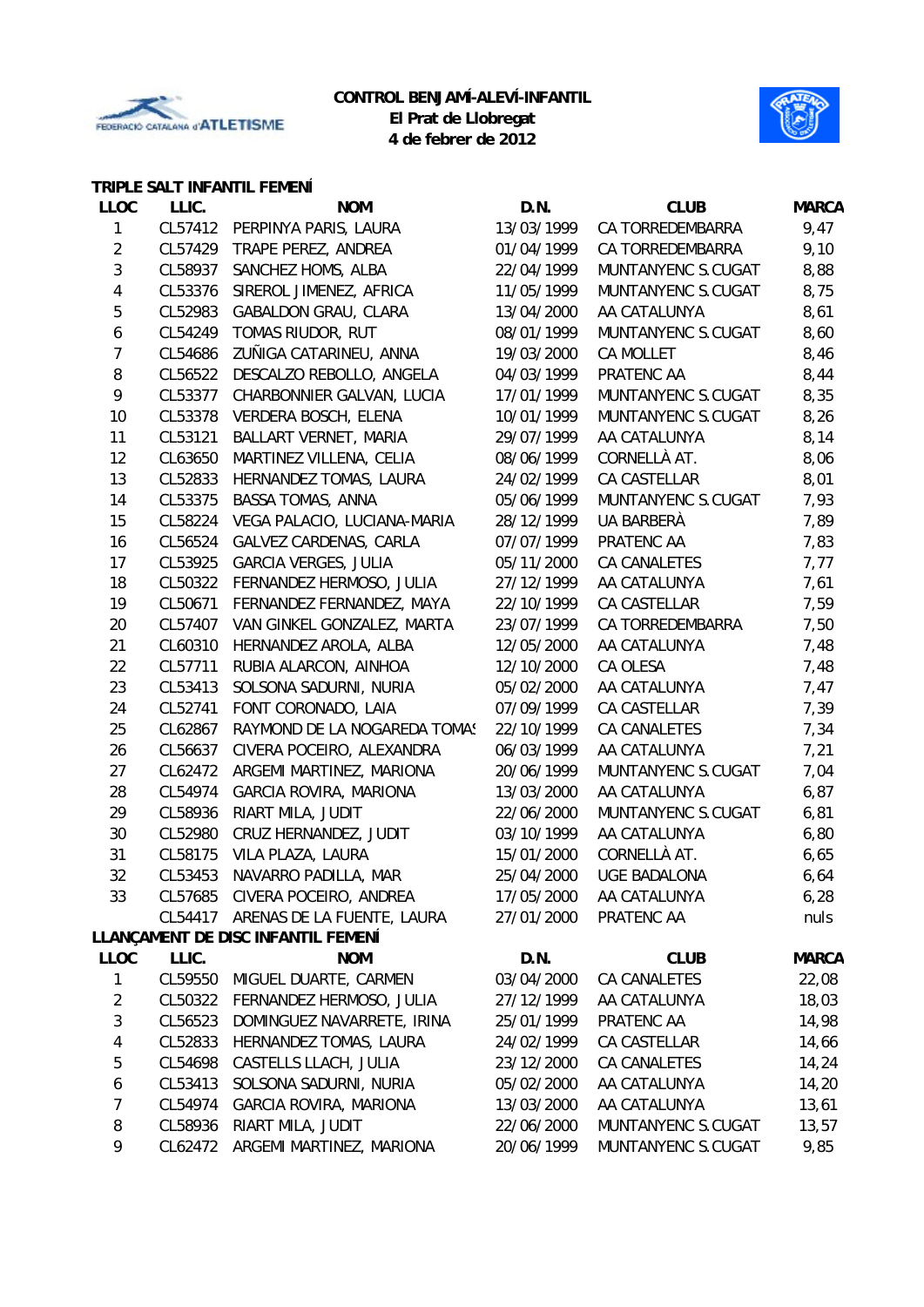



# **600 METRES LLISOS ALEVÍ MASCULÍ**

| <b>LLOC</b>             | LLIC.   | <b>NOM</b>                      | D.N.       | <b>CLUB</b>            | <b>MARCA</b> |
|-------------------------|---------|---------------------------------|------------|------------------------|--------------|
| $\mathbf{1}$            | CL59268 | AOIZ PEREZ DEL MOLINO, JUAN     | 23/08/2001 | CA CANALETES           | 1,55,9       |
| $\overline{2}$          | CL56644 | CLEMENTE MARIN, SUHAIL          | 10/04/2001 | CA VILAFRANCA          | 1,57,8       |
| $\mathbf{3}$            | CL62832 | GARCIA FERNANDEZ, ALAN          | 01/10/2002 | CA CANALETES           | 2,05,4       |
| $\overline{\mathbf{4}}$ | CL58664 | FERNANDEZ SERRANO, MARC         | 30/12/2002 | <b>AVINENT MANRESA</b> | 2,07,0       |
| 5                       | CL62878 | VIEIRA POBLET, TON              | 11/03/2002 | <b>CA CANALETES</b>    | 2, 11, 2     |
| 6                       | CL59844 | TAULATS BRAOS, GERARD           | 25/10/2001 | CORNELLÀ AT.           | 2, 12, 1     |
| $\overline{7}$          | CL62114 | GARCIA CARRETERO, OSCAR         | 10/08/2001 | CA GAVÀ                | 2, 13, 6     |
| 8                       | CL57302 | MANZANO CHARINES, JAN           | 09/01/2002 | AA CATALUNYA           | 2, 18, 5     |
| 9                       | CL58950 | MONTES LOPEZ, MARIO             | 20/02/2002 | PRATENC AA             | 2, 18, 8     |
| 10                      | CL57538 | FELIS MORLANS, GERARD           | 13/06/2001 | CA CANALETES           | 2, 19, 3     |
| 11                      | CL57982 | POMBO HILLENIUS, SIMON          | 01/09/2001 | AA CATALUNYA           | 2, 22, 4     |
| 12                      | CL60199 | RODRIGUEZ MASDEU, JOAN          | 27/02/2001 | <b>UGE BADALONA</b>    | 2,23,7       |
| 13                      | CL57965 | MATA MARTY, PAU                 | 23/02/2002 | <b>UGE BADALONA</b>    | 2, 25, 7     |
| 14                      | CL57042 | ABAVIS VIVES, NIKOS             | 10/04/2002 | CA GAVÀ                | 2, 26, 0     |
| 15                      | CL60311 | HERNANDEZ AROLA, PAU            | 19/11/2002 | AA CATALUNYA           | 2, 27, 0     |
| 16                      | CL54981 | CAÑADELL BERTRAN, AXEL          | 07/02/2001 | AA CATALUNYA           | 2,37,8       |
|                         |         | 60 METRES TANQUES ALEVÍ MASCULÍ |            |                        |              |
| 1a. Sèrie               |         |                                 |            |                        |              |
| <b>LLOC</b>             | LLIC.   | <b>NOM</b>                      | D.N.       | <b>CLUB</b>            | <b>MARCA</b> |
| $\mathbf{1}$            | CL59268 | AOIZ PEREZ DEL MOLINO, JUAN     | 23/08/2001 | CA CANALETES           | 10,5         |
|                         |         |                                 |            |                        | 11,4         |
| $\overline{2}$          | CL62114 | GARCIA CARRETERO, OSCAR         | 10/08/2001 | CA GAVÀ                |              |
| 3                       | CL62126 | SANCHIS CORTES, RAFAEL          | 06/11/2001 | CA GAVÀ                | 11,8         |
| $\overline{\mathbf{4}}$ | CL59844 | TAULATS BRAOS, GERARD           | 25/10/2001 | CORNELLÀ AT.           | 12,0         |
| 5                       | CL57538 | FELIS MORLANS, GERARD           | 13/06/2001 | CA CANALETES           | 12,3         |
| $\boldsymbol{6}$        | CL57302 | MANZANO CHARINES, JAN           | 09/01/2002 | AA CATALUNYA           | 13,7         |
| 2a. Sèrie               |         |                                 |            |                        |              |
| $\mathbf{1}$            | CL57982 | POMBO HILLENIUS, SIMON          | 01/09/2001 | AA CATALUNYA           | 11,2         |
| $\overline{2}$          | CL57042 | ABAVIS VIVES, NIKOS             | 10/04/2002 | CA GAVÀ                | 12,2         |
| $\mathbf{3}$            | CL58950 | MONTES LOPEZ, MARIO             | 20/02/2002 | PRATENC AA             | 12,5         |
| $\overline{\mathbf{4}}$ | CL62832 | GARCIA FERNANDEZ, ALAN          | 01/10/2002 | CA CANALETES           | 12,7         |
| 5                       | CL60199 | RODRIGUEZ MASDEU, JOAN          | 27/02/2001 | <b>UGE BADALONA</b>    | 13,9         |
| 3a. Sèrie               |         |                                 |            |                        |              |
| $\mathbf{1}$            | CL55248 | TERUEL SUBIRATS, POL            | 23/04/2001 | CA CANALETES           | 10,9         |
| $\overline{2}$          | CL57965 | MATA MARTY, PAU                 | 23/02/2002 | <b>UGE BADALONA</b>    | 11,5         |
| $\mathbf{3}$            | CL62878 | <b>VIEIRA POBLET, TON</b>       | 11/03/2002 | CA CANALETES           | 11,7         |
| $\overline{\mathbf{4}}$ | CL60311 | HERNANDEZ AROLA, PAU            | 19/11/2002 | AA CATALUNYA           | 13,0         |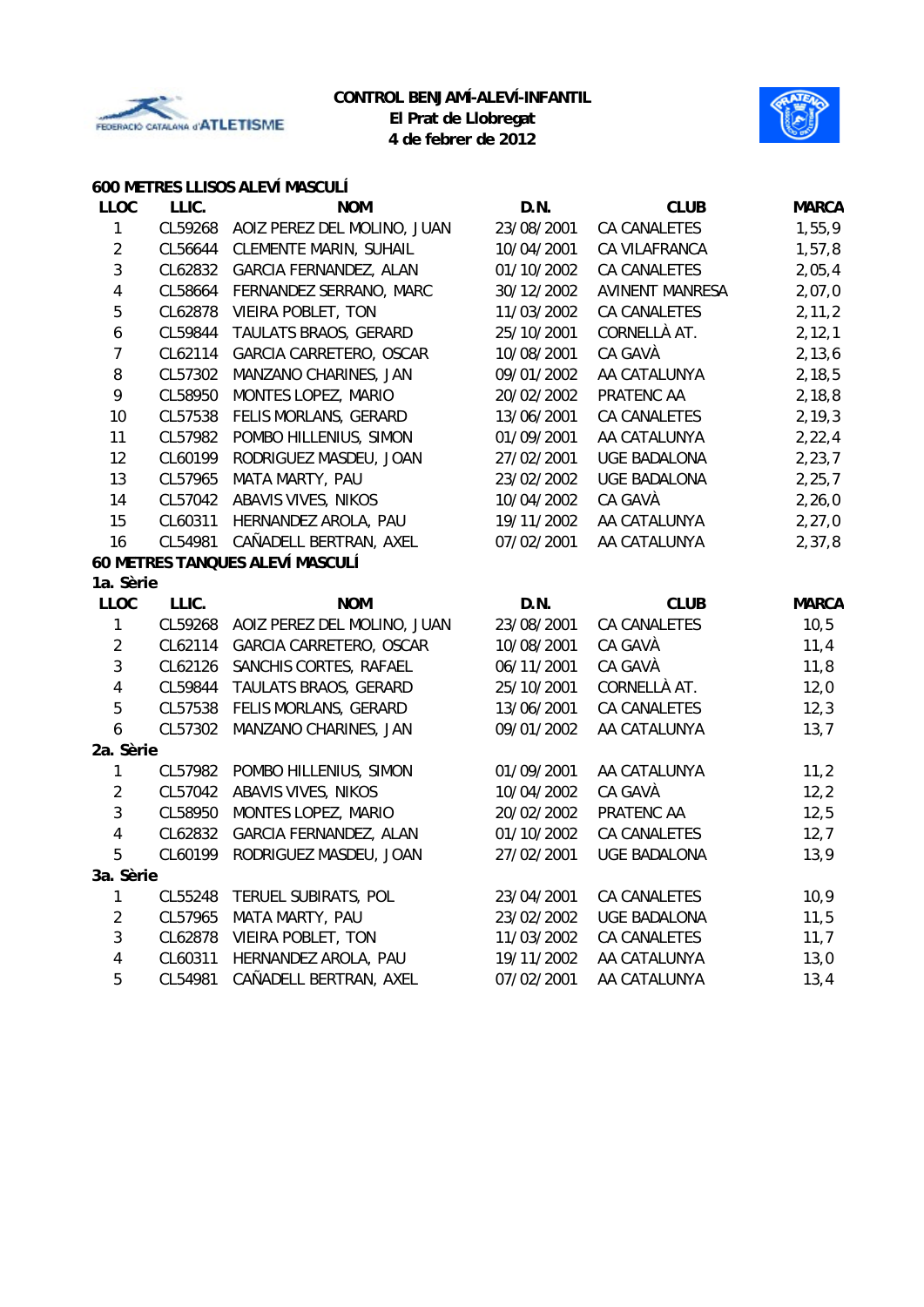



# **SALT DE LLARGADA ALEVÍ MASCULÍ**

| <b>LLOC</b>             | LLIC.   | <b>NOM</b>                         | D.N.       | <b>CLUB</b>         | <b>MARCA</b> |
|-------------------------|---------|------------------------------------|------------|---------------------|--------------|
| $\mathbf{1}$            | CL59268 | AOIZ PEREZ DEL MOLINO, JUAN        | 23/08/2001 | CA CANALETES        | 3,65         |
| $\overline{2}$          | CL62114 | <b>GARCIA CARRETERO, OSCAR</b>     | 10/08/2001 | CA GAVÀ             | 3,45         |
| $\mathbf{3}$            | CL57982 | POMBO HILLENIUS, SIMON             | 01/09/2001 | AA CATALUNYA        | 3,40         |
| $\pmb{4}$               | CL57042 | ABAVIS VIVES, NIKOS                | 10/04/2002 | CA GAVÀ             | 3,39         |
| 5                       | CL62878 | VIEIRA POBLET, TON                 | 11/03/2002 | CA CANALETES        | 3,35         |
| 6                       | CL59844 | TAULATS BRAOS, GERARD              | 25/10/2001 | CORNELLÀ AT.        | 3,30         |
| 7                       | CL57538 | FELIS MORLANS, GERARD              | 13/06/2001 | <b>CA CANALETES</b> | 3,29         |
| 8                       | CL57965 | MATA MARTY, PAU                    | 23/02/2002 | <b>UGE BADALONA</b> | 3,20         |
| 9                       | CL58950 | MONTES LOPEZ, MARIO                | 20/02/2002 | PRATENC AA          | 3,08         |
| 10                      | CL57302 | MANZANO CHARINES, JAN              | 09/01/2002 | AA CATALUNYA        | 2,94         |
| 11                      | CL60199 | RODRIGUEZ MASDEU, JOAN             | 27/02/2001 | <b>UGE BADALONA</b> | 2,84         |
| 12                      | CL60311 | HERNANDEZ AROLA, PAU               | 19/11/2002 | AA CATALUNYA        | 2,72         |
| 13                      | CL62832 | GARCIA FERNANDEZ, ALAN             | 01/10/2002 | CA CANALETES        | 2,59         |
| 14                      | CL54981 | CAÑADELL BERTRAN, AXEL             | 07/02/2001 | AA CATALUNYA        | 2,55         |
| 15                      | CL62126 | SANCHIS CORTES, RAFAEL             | 06/11/2001 | CA GAVÀ             | 2,43         |
|                         |         | LLANÇAMENT DE PILOTA ALEVÍ MASCULÍ |            |                     |              |
| <b>LLOC</b>             | LLIC.   | <b>NOM</b>                         | D.N.       | <b>CLUB</b>         | <b>MARCA</b> |
| $\mathbf{1}$            | CL55248 | TERUEL SUBIRATS, POL               | 23/04/2001 | CA CANALETES        | 24,46        |
| $\overline{2}$          | CL58950 | MONTES LOPEZ, MARIO                | 20/02/2002 | PRATENC AA          | 23,55        |
| 3                       | CL56644 | <b>CLEMENTE MARIN, SUHAIL</b>      | 10/04/2001 | CA VILAFRANCA       | 22,32        |
| $\overline{\mathbf{4}}$ | CL59268 | AOIZ PEREZ DEL MOLINO, JUAN        | 23/08/2001 | <b>CA CANALETES</b> | 22,17        |
| 5                       | CL57042 | ABAVIS VIVES, NIKOS                | 10/04/2002 | CA GAVÀ             | 20,47        |
| 6                       | CL60199 | RODRIGUEZ MASDEU, JOAN             | 27/02/2001 | <b>UGE BADALONA</b> | 20,06        |
| 7                       | CL57982 | POMBO HILLENIUS, SIMON             | 01/09/2001 | AA CATALUNYA        | 19,87        |
| 8                       | CL57965 | MATA MARTY, PAU                    | 23/02/2002 | <b>UGE BADALONA</b> | 19,76        |
| 9                       | CL62114 | GARCIA CARRETERO, OSCAR            | 10/08/2001 | CA GAVÀ             | 17,64        |
| 10                      | CL57302 | MANZANO CHARINES, JAN              | 09/01/2002 | AA CATALUNYA        | 16, 17       |
|                         |         |                                    |            |                     |              |
| 11                      | CL54981 | CAÑADELL BERTRAN, AXEL             | 07/02/2001 | AA CATALUNYA        | 15,76        |
| 12                      | CL60311 | HERNANDEZ AROLA, PAU               | 19/11/2002 | AA CATALUNYA        | 14,67        |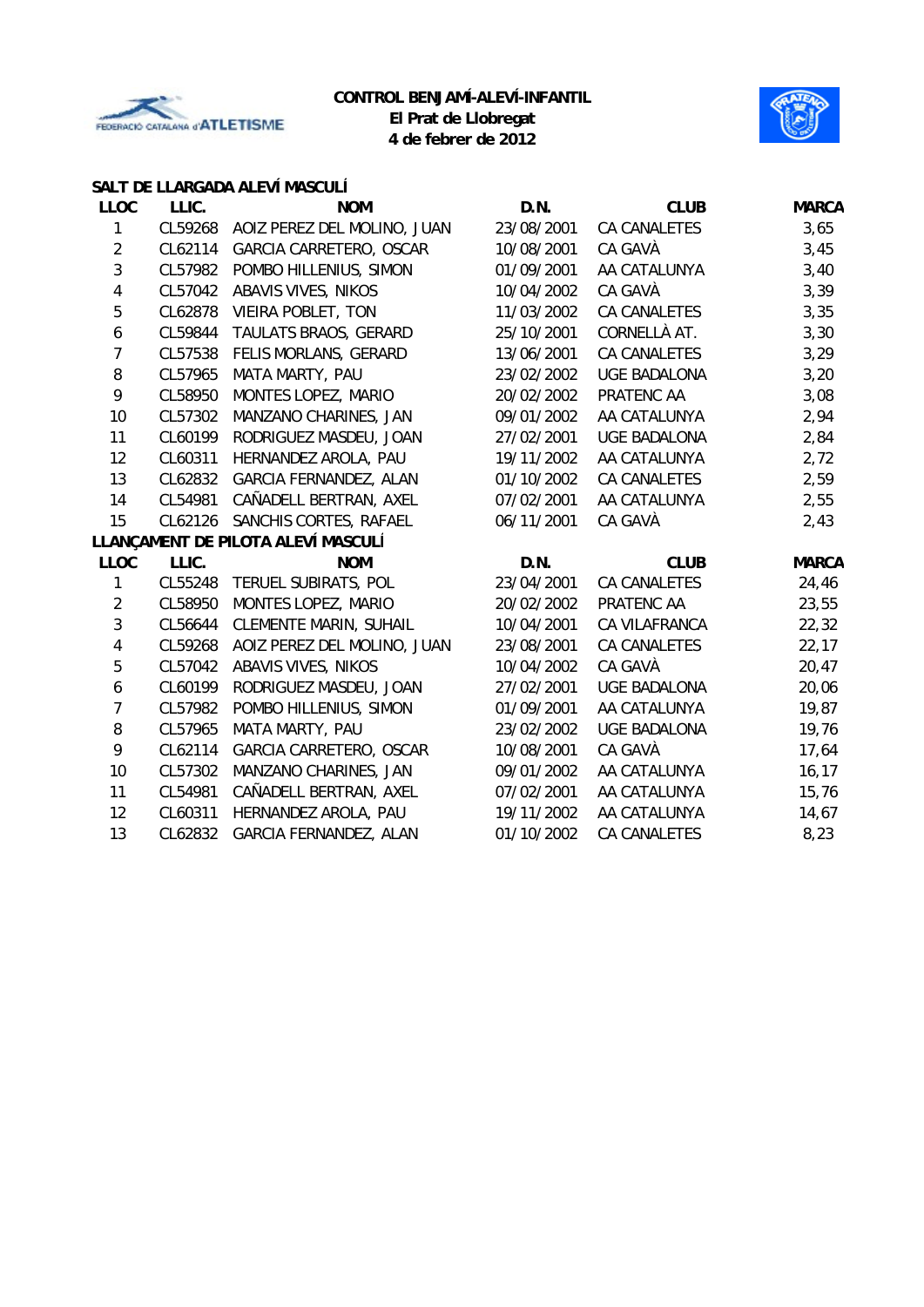



#### **600 METRES LLISOS ALEVÍ FEMENÍ**

| <b>LLOC</b>             | LLIC.   | <b>NOM</b>                          | D.N.       | <b>CLUB</b>         | <b>MARCA</b> |
|-------------------------|---------|-------------------------------------|------------|---------------------|--------------|
| 1                       | CL62008 | PINO CEREZO, AUREA                  | 17/01/2002 | MARTORELL AC        | 1,59,7       |
| $\overline{2}$          | CL55771 | TERRON MARTINEZ, ANA                | 28/02/2001 | <b>CG TARRAGONA</b> | 2,00,1       |
| $\mathbf{3}$            | CL60351 | <b>VERGES PEREZ, ALBA</b>           | 02/05/2001 | AA CATALUNYA        | 2,00,5       |
| 4                       | CL61910 | ARMENGOL PARRA, PAULA               | 27/05/2002 | AA CATALUNYA        | 2, 10, 5     |
| 5                       | CL61878 | SUBIRATS IVERN, JOANA               | 05/06/2001 | AA CATALUNYA        | 2,12,9       |
| 6                       | CL63290 | CASTAÑO GARCIA, LAIA                | 27/12/2002 | MARTORELL AC        | 2,13,9       |
| 7                       | CL61983 | JORBA VERA, ANA                     | 17/01/2001 | MARTORELL AC        | 2, 15, 3     |
| 8                       | CL58504 | SORT RUFAT, MIREIA                  | 09/10/2001 | CA VILAFRANCA       | 2, 19, 5     |
| 9                       | CL60325 | OLIVELLA TORLA, AINA                | 20/08/2001 | AA CATALUNYA        | 2, 20, 0     |
| 10                      | CL55801 | VAZQUEZ MARCOS, LUCIA               | 24/06/2001 | <b>UGE BADALONA</b> | 2,20,9       |
| 11                      | CL60312 | ILLA OVIEDO, ANDREA                 | 30/01/2001 | AA CATALUNYA        | 2, 21, 8     |
| 12                      | CL61912 | BERENGUEL MARTIN, ALBA YING         | 20/03/2001 | AA CATALUNYA        | 2, 22, 4     |
| 13                      | CL58943 | GONZALEZ MATEO, PAULA               | 27/08/2001 | PRATENC AA          | 2, 22, 8     |
| 14                      | CL62905 | MERZOUG, HANAE                      | 20/04/2001 | MARTORELL AC        | 2, 24, 3     |
| 15                      | CL61607 | GIL LOPEZ, ANDREA                   | 08/01/2001 | <b>CA CANALETES</b> | 2, 25, 3     |
| 16                      | CL63384 | FERRER FERNANDEZ, DANIELA           | 08/01/2002 | ISS - L'HOSPITALET  | 2,26,6       |
| 17                      | CL61965 | CINTO GUILABERT, MIREIA             | 07/05/2002 | MARTORELL AC        | 2, 27, 3     |
| 18                      | CL59230 | LOPEZ PANIAGA, LIDIA                | 01/09/2002 | PRATENC AA          | 2,28,2       |
| 19                      | CL54973 | MENDEZ LOPEZ, MARTA                 | 08/10/2001 | AA CATALUNYA        | 2, 32, 5     |
| 20                      | CL56698 | GRUESO ALVAREZ, ELENA               | 19/01/2001 | PRATENC AA          | 2, 38, 4     |
| 21                      | CL63384 | FERRER FERNANDEZ, DANIELA           | 08/01/2002 | ISS - L'HOSPITALET  | 2,49,2       |
|                         |         | 60 METRES TANQUES ALEVÍ FEMENÍ      |            |                     |              |
| 1a. Sèrie               |         |                                     |            |                     |              |
| <b>LLOC</b>             | LLIC.   | <b>NOM</b>                          | D.N.       | <b>CLUB</b>         | <b>MARCA</b> |
| $\mathbf{1}$            | CL60351 | <b>VERGES PEREZ, ALBA</b>           | 02/05/2001 | AA CATALUNYA        | 10,4         |
| $\overline{2}$          | CL62008 | PINO CEREZO, AUREA                  | 17/01/2002 | MARTORELL AC        | 11,2         |
| $\mathbf{3}$            | CL62905 | MERZOUG, HANAE                      | 20/04/2001 | MARTORELL AC        | 11,5         |
| $\overline{\mathbf{4}}$ | CL55801 | VAZQUEZ MARCOS, LUCIA               | 24/06/2001 | <b>UGE BADALONA</b> | 13,4         |
| 5                       | CL55771 | TERRON MARTINEZ, ANA                | 28/02/2001 | CG TARRAGONA        | 14,6         |
| 6                       | CL57165 | BLASCO PATIÑO, ALBA                 | 26/02/2002 | CORNELLÀ AT.        | 16, 6        |
| 2a. Sèrie               |         |                                     |            |                     |              |
| 1                       |         | CL61912 BERENGUEL MARTIN, ALBA YING | 20/03/2001 | AA CATALUNYA        | 12,0         |
| 2                       |         | CL54973 MENDEZ LOPEZ, MARTA         | 08/10/2001 | AA CATALUNYA        | 12,2         |
| 3                       | CL61983 | JORBA VERA, ANA                     | 17/01/2001 | MARTORELL AC        | 12,5         |
| 4                       | CL63384 | FERRER FERNANDEZ, DANIELA           | 08/01/2002 | ISS - L'HOSPITALET  | 13,3         |
| 5                       | CL59230 | LOPEZ PANIAGA, LIDIA                | 01/09/2002 | PRATENC AA          | 13,5         |
| 6                       | CL61965 | CINTO GUILABERT, MIREIA             | 07/05/2002 | MARTORELL AC        | 14,3         |
| 3a. Sèrie               |         |                                     |            |                     |              |
| 1                       | CL62846 | LOPEZ CABALLER, MARTA               | 24/05/2002 | CA CANALETES        | 12,5         |
| $\overline{2}$          | CL63384 | FERRER FERNANDEZ, DANIELA           | 08/01/2002 | ISS - L'HOSPITALET  | 12,6         |
| 3                       | CL63290 | CASTAÑO GARCIA, LAIA                | 27/12/2002 | MARTORELL AC        | 12,6         |
| 4                       | CL64179 | VEGA DE LLERGO BRUNAT, PATRICI      | 24/09/2002 | ISS - L'HOSPITALET  | 12,7         |
| 4a. Sèrie               |         |                                     |            |                     |              |
| $\mathbf{1}$            | CL61910 | ARMENGOL PARRA, PAULA               | 27/05/2002 | AA CATALUNYA        | 12,0         |
| $\overline{c}$          | CL61607 | GIL LOPEZ, ANDREA                   | 08/01/2001 | CA CANALETES        | 12,8         |
| 3                       | CL61878 | SUBIRATS IVERN, JOANA               | 05/06/2001 | AA CATALUNYA        | 13,0         |
| 4                       | CL64177 | TEIXIEIRA IZUZQUIZA, PATRICIA       | 25/05/2001 | ISS - L'HOSPITALET  | 13,2         |
|                         |         |                                     |            |                     |              |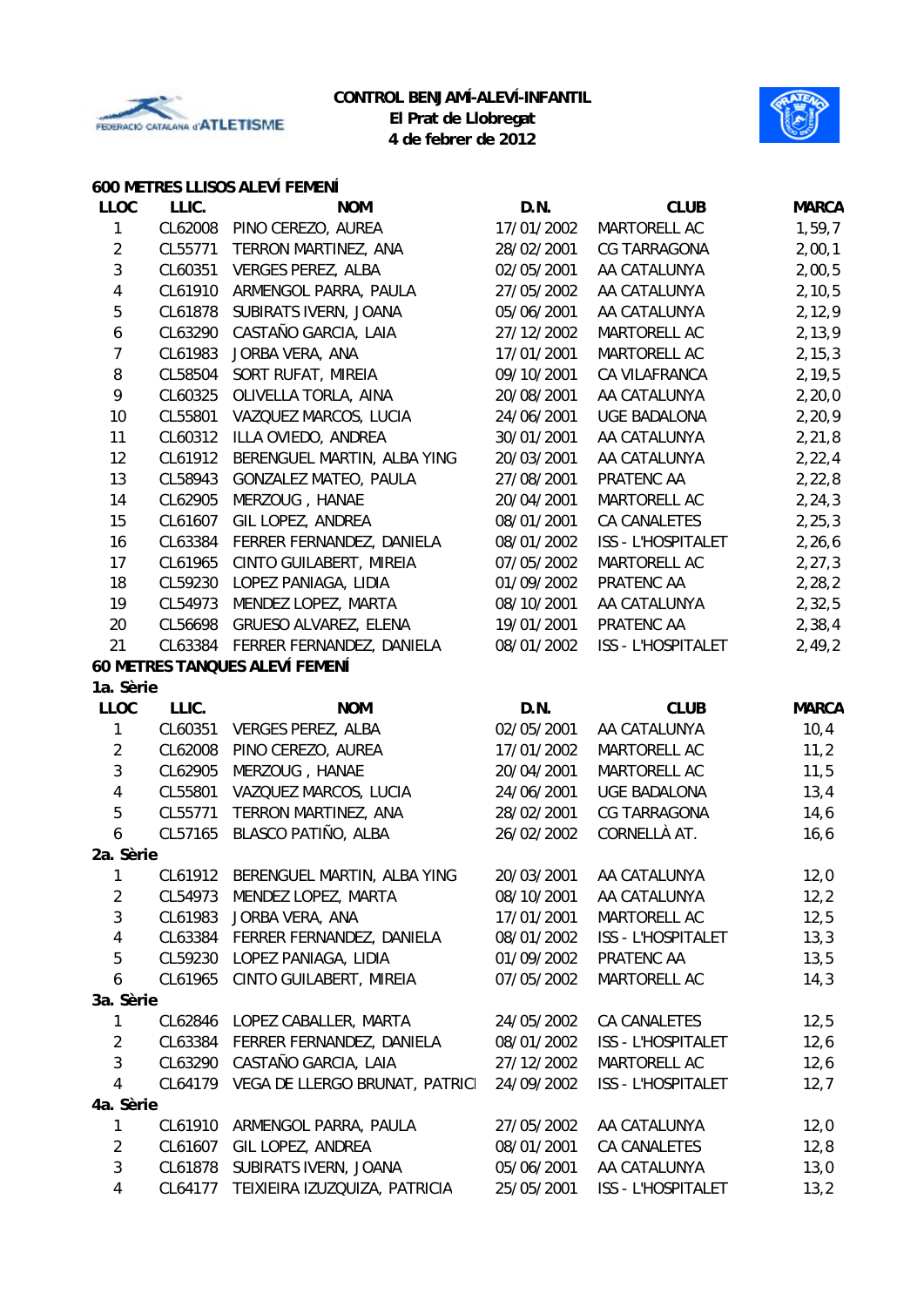



#### **SALT DE LLARGADA ALEVÍ FEMENÍ**

| <b>LLOC</b>      | LLIC.   | <b>NOM</b>                      | D.N.       | <b>CLUB</b>         | <b>MARCA</b> |
|------------------|---------|---------------------------------|------------|---------------------|--------------|
| 1                | CL60351 | <b>VERGES PEREZ, ALBA</b>       | 02/05/2001 | AA CATALUNYA        | 3,40         |
| $\overline{2}$   | CL55771 | TERRON MARTINEZ, ANA            | 28/02/2001 | <b>CG TARRAGONA</b> | 3,20         |
| 3                | CL54973 | MENDEZ LOPEZ, MARTA             | 08/10/2001 | AA CATALUNYA        | 3,13         |
| 4                | CL62008 | PINO CEREZO, AUREA              | 17/01/2002 | MARTORELL AC        | 3,13         |
| 5                | CL63384 | FERRER FERNANDEZ, DANIELA       | 08/01/2002 | ISS - L'HOSPITALET  | 3,12         |
| $\boldsymbol{6}$ | CL64179 | VEGA DE LLERGO BRUNAT, PATRICI  | 24/09/2002 | ISS - L'HOSPITALET  | 3,09         |
| $\overline{7}$   | CL64177 | TEIXIEIRA IZUZQUIZA, PATRICIA   | 25/05/2001 | ISS - L'HOSPITALET  | 3,00         |
| 8                | CL61983 | JORBA VERA, ANA                 | 17/01/2001 | MARTORELL AC        | 2,95         |
| 9                | CL61965 | CINTO GUILABERT, MIREIA         | 07/05/2002 | MARTORELL AC        | 2,90         |
| 10               | CL55801 | VAZQUEZ MARCOS, LUCIA           | 24/06/2001 | <b>UGE BADALONA</b> | 2,87         |
| 11               | CL61878 | SUBIRATS IVERN, JOANA           | 05/06/2001 | AA CATALUNYA        | 2,86         |
| 13               | CL62905 | MERZOUG, HANAE                  | 20/04/2001 | MARTORELL AC        | 2,76         |
| 14               | CL62846 | LOPEZ CABALLER, MARTA           | 24/05/2002 | CA CANALETES        | 2,64         |
| 15               | CL61912 | BERENGUEL MARTIN, ALBA YING     | 20/03/2001 | AA CATALUNYA        | 2,63         |
| 16               | CL63242 | DESCALZO REBOLLO, JULIA         | 05/05/2002 | PRATENC AA          | 2,58         |
| 17               | CL61940 | PEREZ RODRIGUEZ, JOEL           | 31/03/2003 | AA CATALUNYA        | 2,57         |
| 18               | CL57165 | BLASCO PATIÑO, ALBA             | 26/02/2002 | CORNELLÀ AT.        | 2,39         |
| 19               | CL61607 | GIL LOPEZ, ANDREA               | 08/01/2001 | CA CANALETES        | 2,37         |
| 20               | CL63290 | CASTAÑO GARCIA, LAIA            | 27/12/2002 | MARTORELL AC        | 2,32         |
|                  |         | LLANÇAMENT DE DISC ALEVÍ FEMENÍ |            |                     |              |
| <b>LLOC</b>      | LLIC.   | <b>NOM</b>                      | D.N.       | <b>CLUB</b>         | <b>MARCA</b> |
| 1                | CL62905 | MERZOUG, HANAE                  | 20/04/2001 | MARTORELL AC        | 14,15        |
| $\overline{2}$   | CL55801 | VAZQUEZ MARCOS, LUCIA           | 24/06/2001 | <b>UGE BADALONA</b> | 12,97        |
| $\mathfrak{Z}$   | CL61910 | ARMENGOL PARRA, PAULA           | 27/05/2002 | AA CATALUNYA        | 10,20        |
| 4                | CL57165 | BLASCO PATIÑO, ALBA             | 26/02/2002 | CORNELLÀ AT.        | 9,40         |
| 5                | CL62846 | LOPEZ CABALLER, MARTA           | 24/05/2002 | CA CANALETES        | 9,39         |
| $\boldsymbol{6}$ | CL63242 | DESCALZO REBOLLO, JULIA         | 05/05/2002 | PRATENC AA          | 9,38         |
| $\overline{7}$   | CL61965 | CINTO GUILABERT, MIREIA         | 07/05/2002 | MARTORELL AC        | 8,52         |
| 8                | CL63290 | CASTAÑO GARCIA, LAIA            | 27/12/2002 | MARTORELL AC        | 6,59         |
| 9                | CL64179 | VEGA DE LLERGO BRUNAT, PATRICI  | 24/09/2002 | ISS - L'HOSPITALET  | 5,93         |
|                  | CL61607 | GIL LOPEZ, ANDREA               | 08/01/2001 | <b>CA CANALETES</b> | <b>NULS</b>  |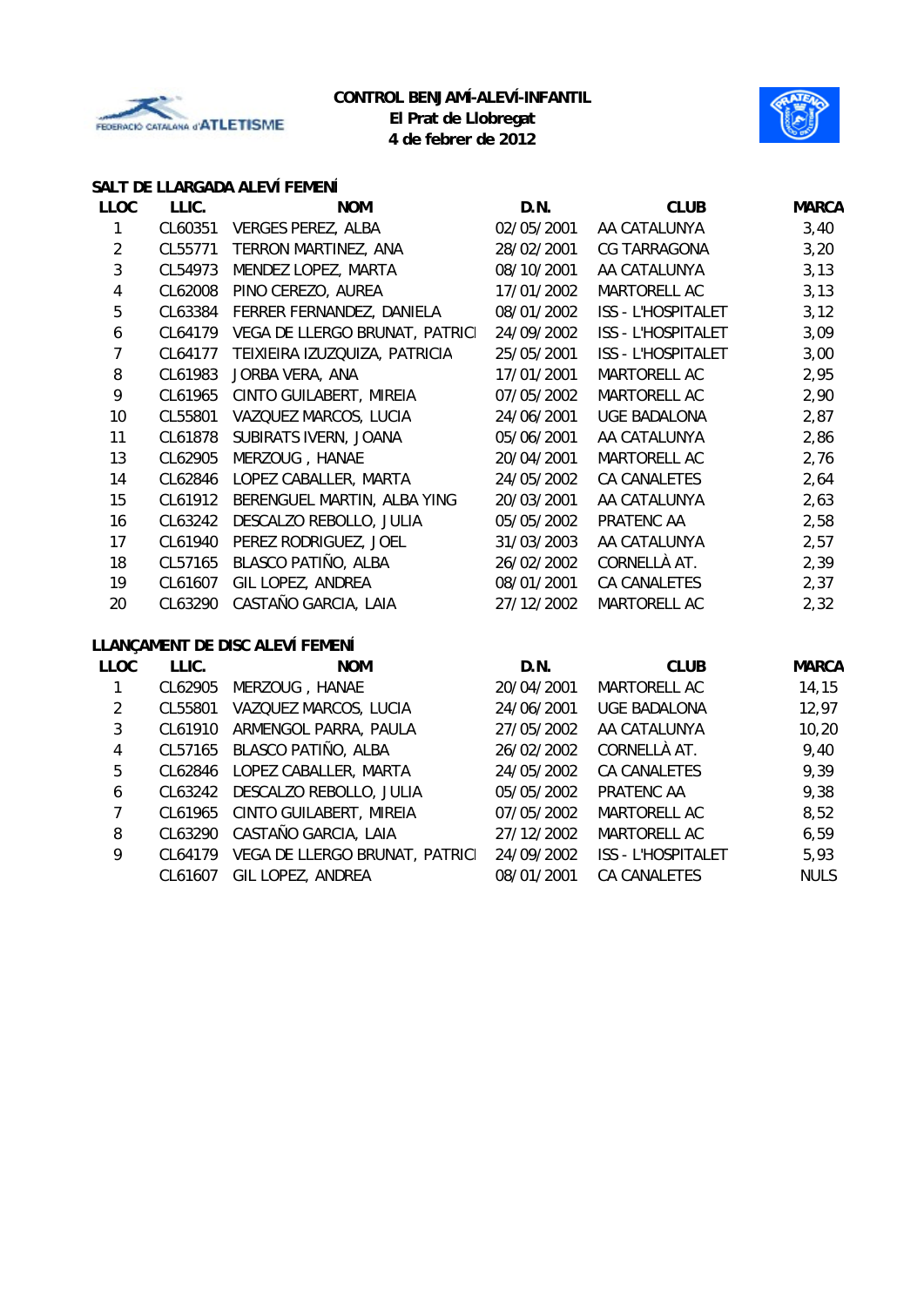



#### **1000 METRES MARXA BENJAMÍ MASCULÍ**

| <b>LLOC</b>             | LLIC.   | <b>NOM</b>                     | D.N.       | <b>CLUB</b>               | <b>MARCA</b> |
|-------------------------|---------|--------------------------------|------------|---------------------------|--------------|
| $\mathbf{1}$            | CL61929 | JIMENEZ ISABAL, ALBERT         | 30/04/2004 | AA CATALUNYA              | 5,40,9       |
| $\overline{2}$          | CL59857 | TAULATS BRAOS, DIDAC           | 24/09/2003 | CORNELLÀ AT.              | 6, 17, 7     |
| 3                       | CL60304 | GABALDON GRAU, ARNAU           | 02/05/2003 | AA CATALUNYA              | 6, 34, 3     |
| 4                       | CL60294 | CIVERA POCEIRO, PAU            | 08/10/2003 | AA CATALUNYA              | 6, 47, 7     |
| $\overline{5}$          | CL62255 | MELCHOR PEREZ, ALEX            | 02/04/2003 | CA SANT JUST              | 6, 50, 5     |
| $\boldsymbol{6}$        | CL61940 | PEREZ RODRIGUEZ, JOEL          | 31/03/2003 | AA CATALUNYA              | 7,04,7       |
| $\overline{7}$          | CL61911 | BATISTE RAMON, TARIKU          | 26/12/2004 | AA CATALUNYA              | 7,26,7       |
| 8                       | CL63416 | VEGA PALACIO, FRANCISCO        | 01/09/2004 | <b>UA BARBERÀ</b>         | 7,28,0       |
| 9                       | CL61922 | DE LA FUENTE MARTINEZ, ALEX    | 28/07/2003 | AA CATALUNYA              | 7,33,4       |
| 10                      | CL63426 | GUTIERREZ RAMALLO, POL         | 23/08/2004 | UA BARBERÀ                | 7,34,9       |
| 11                      | CL60579 | HABA FERRANDO, ERIC            | 21/06/2003 | CA CASTELLAR              | 7,46,1       |
| 12                      | CL63047 | NUÑEZ LEGRAND, LEO             | 16/04/2004 | <b>UGE BADALONA</b>       | 7,56,5       |
|                         |         | SALT D'ALÇADA BENJAMÍ MASCULÍ  |            |                           |              |
| <b>LLOC</b>             | LLIC.   | <b>NOM</b>                     | D.N.       | <b>CLUB</b>               | <b>MARCA</b> |
| 1                       | CL61940 | PEREZ RODRIGUEZ, JOEL          | 31/03/2003 | AA CATALUNYA              | 1,00         |
| $\overline{2}$          | CL60579 | HABA FERRANDO, ERIC            | 21/06/2003 | CA CASTELLAR              | 0,95         |
| $\mathbf{3}$            | CL60300 | DARDER GARI, SERGI             | 30/06/2003 | AA CATALUNYA              | 0,95         |
| $\overline{\mathbf{4}}$ | CL63030 | BIELSA BARTOLI, XAVIER         | 19/04/2003 | <b>UGE BADALONA</b>       | 0,95         |
| 5                       | CL63416 | VEGA PALACIO, FRANCISCO        | 01/09/2004 | UA BARBERÀ                | 0,90         |
| $\boldsymbol{6}$        | CL61984 | JORBA VERA, DANIEL             | 27/03/2003 | MARTORELL AC              | 0,90         |
| $\overline{7}$          | CL63467 | VERA GONZALEZ, VICTOR          | 05/12/2003 | PRATENC AA                | 0,90         |
| $\overline{7}$          | CL63245 | GIRONA AMEZCUA, VICTOR         | 26/01/2004 | PRATENC AA                | 0,90         |
| 9                       | CL59857 | TAULATS BRAOS, DIDAC           | 24/09/2003 | CORNELLÀ AT.              | 0,85         |
| 9                       | CL62956 | AOIZ PEREZ DEL MOLINO, IGNACIO | 14/01/2004 | CA CANALETES              | 0,85         |
| 11                      | CL61922 | DE LA FUENTE MARTINEZ, ALEX    | 28/07/2003 | AA CATALUNYA              | 0,80         |
| 11                      | CL60304 | <b>GABALDON GRAU, ARNAU</b>    | 02/05/2003 | AA CATALUNYA              | 0,80         |
| 11                      | CL63047 | NUÑEZ LEGRAND, LEO             | 16/04/2004 | <b>UGE BADALONA</b>       | 0,80         |
| 14                      | CL61911 | BATISTE RAMON, TARIKU          | 26/12/2004 | AA CATALUNYA              | 0,80         |
| 15                      | CL63426 | GUTIERREZ RAMALLO, POL         | 23/08/2004 | UA BARBERÀ                | 0,75         |
| 15                      | CL62255 | MELCHOR PEREZ, ALEX            | 02/04/2003 | CA SANT JUST              | 0,75         |
| 16                      | CL61929 | JIMENEZ ISABAL, ALBERT         | 30/04/2004 | AA CATALUNYA              | 0,75         |
|                         | CL63387 | <b>GOMEZ OLIVA, ANDRES</b>     | 22/09/2003 | <b>ISS - L'HOSPITALET</b> | <b>NULS</b>  |